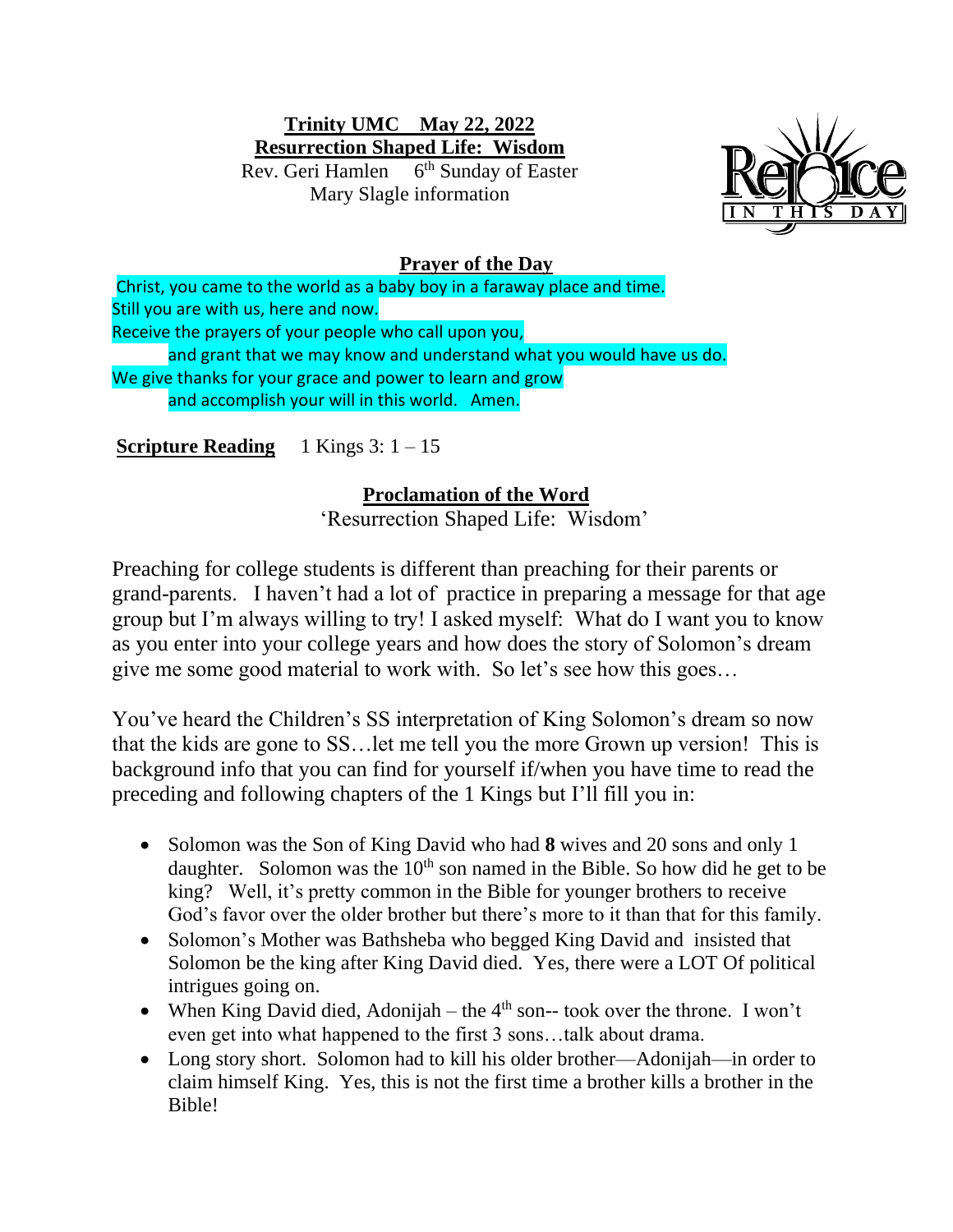- And then...Solomon also had to kill **Joab** Military commander who had served King David for decades.
- Married an Egyptian princess...not for love but for prestige and glory, to prove that he was a player on the international stage, like his father or even better perhaps.
- The problem being that God didn't want Israel to have a **political alliance with Egypt,** Dating back to the time of Moses when the Pharoah of Egypt would NOT let his people go.
- And, as if that wasn't bad enough, God wanted Solomon to build him a temple in Jerusalem but Solomon decided to build his own house first.
- Built not only a Temple but also a wall around the city.
- And God wanted the Temple to be the holiest place on earth
- Solomon still went to the older places... High places... to worship and bring offerings to God…even AFTER the Temple was built.

**Can I just pause and tell you that the 'high places' don't refer to marijuana parties. In the ancient world, many cultures, similar to Native Americans in North and South America, worshipped outside, up on mountains or on the top of hills. Stone altars or wooden figures might be there with some kind of priest or shaman to accept the offerings and lead the worship in whatever form that might take. In the centuries prior to Solomon, big name Israelites—Moses, Joshua, Samuel went to the high places to encounter God but at some point, around the time of Solomon, God said that the Temple in Jerusalem would replace the 'high places' and was the one most Holy Place for God's people to worship and bring their offerings. The point at which the Jewish religion, the ancient faith of Jesus himself moved inside.** 

So you can see that we wouldn't want to boggle the minds of little kids with all that detail. As much as I love that we do SS and VBS with the littles, when you go to college, I want to be sure you know that for every SS story you ever heard in your life…there's probably a whole lot more going on than we ever told you!

I want you to be able to say…Yeah, King Solomon was a Wise Guy but…he was also a human being who did some stuff that was kind of creepy. And yeah…King Solomon didn't always do what God wanted done…but God still came to him in a dream and offered him good stuff.

You may have people ask you at college…So you're a Methodist---what do they believe? And because the United Methodist Church is in the news periodically as we figure out how to divide and multiply…I want you to be able to say this with all integrity: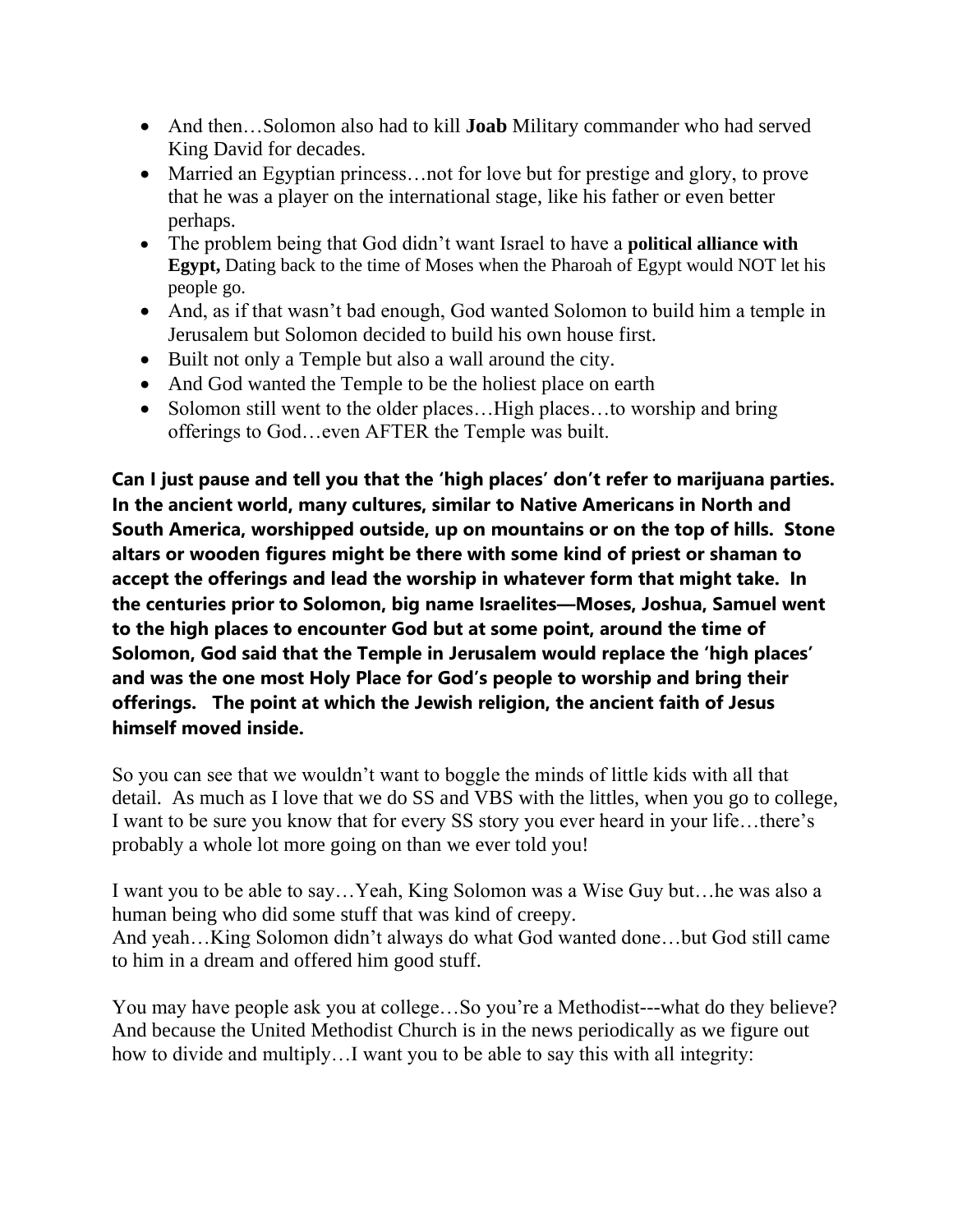We Methodists believe that the Bible is a multi dimensional masterpiece inspired by God who designed it so brilliantly that it can be understood by little children and by people in all different stages of life. And the more you read the Bible and the more you read ABOUT it, the more the Holy Spirit of God will reveal deeper and more beautiful **wisdom** and **understanding** of what God wants us to know in our minds, hear in our hearts and discover about the difference between good and evil.

The Bible is like a perennial plant or bush or tree that comes back after the winter cold, into the summer sunshine with more branches and more flowers and more shade and more amazing room for birds to nest and owls to live.

Be wary, my good people, of those who claim that there is only one way to read and explain the Bible. The truth is that each one of you will have your own personal experience of the Bible and when that experience is informed by the Holy Spirit, it probably will not be exactly the same as anyone else's because God grants wisdom and discernment that is individually and uniquely suited to the reader, each reader.

Yes, claiming to understand the Bible can be dangerous. You can be mis-led by your own minds and opinions and interests but when you read the Bible in community with others who are also abiding in the Holy Spirit, attending to the teachings of Jesus…wow…a wonderful garden of insights can be shared.

Another thing I want you to know as you head off to college: You will find lots and lots of people in the Bible like King Solomon who are sometimes good and sometimes, not so good. It's like the story of the wolves…have you heard this one: It's an ancient Native American teaching…attributed to a variety of different tribes. Not sure which one is accurate:

*An old Cherokee is teaching his grandson about life. "A fight is going on inside me," he* said to the boy. "It is a terrible fight and it is between two wolves. One is evil – he is anger, *envy, sorrow, regret, greed, arrogance, self-pity, guilt, resentment, inferiority, lies, false pride, superiority, and ego."*

*He continued, "The other wolf is good – he is joy, peace, love, hope, serenity, humility, kindness, benevolence, empathy, generosity, truth, compassion, and faith. The same fight is going on inside you – and inside every other person, too."*

*The grandson thought about it for a minute and then asked his grandfather, "Which wolf will win?"*

*The old Cherokee simply replied, "The one you feed."*

This is an ancient wisdom that acknowledges the same reality we see in Holy Scripture that no human being is all good and no human being is all bad. I've heard this described as having an angel on one shoulder and the devil on the other. Which one is going to win? **The one you listen to.**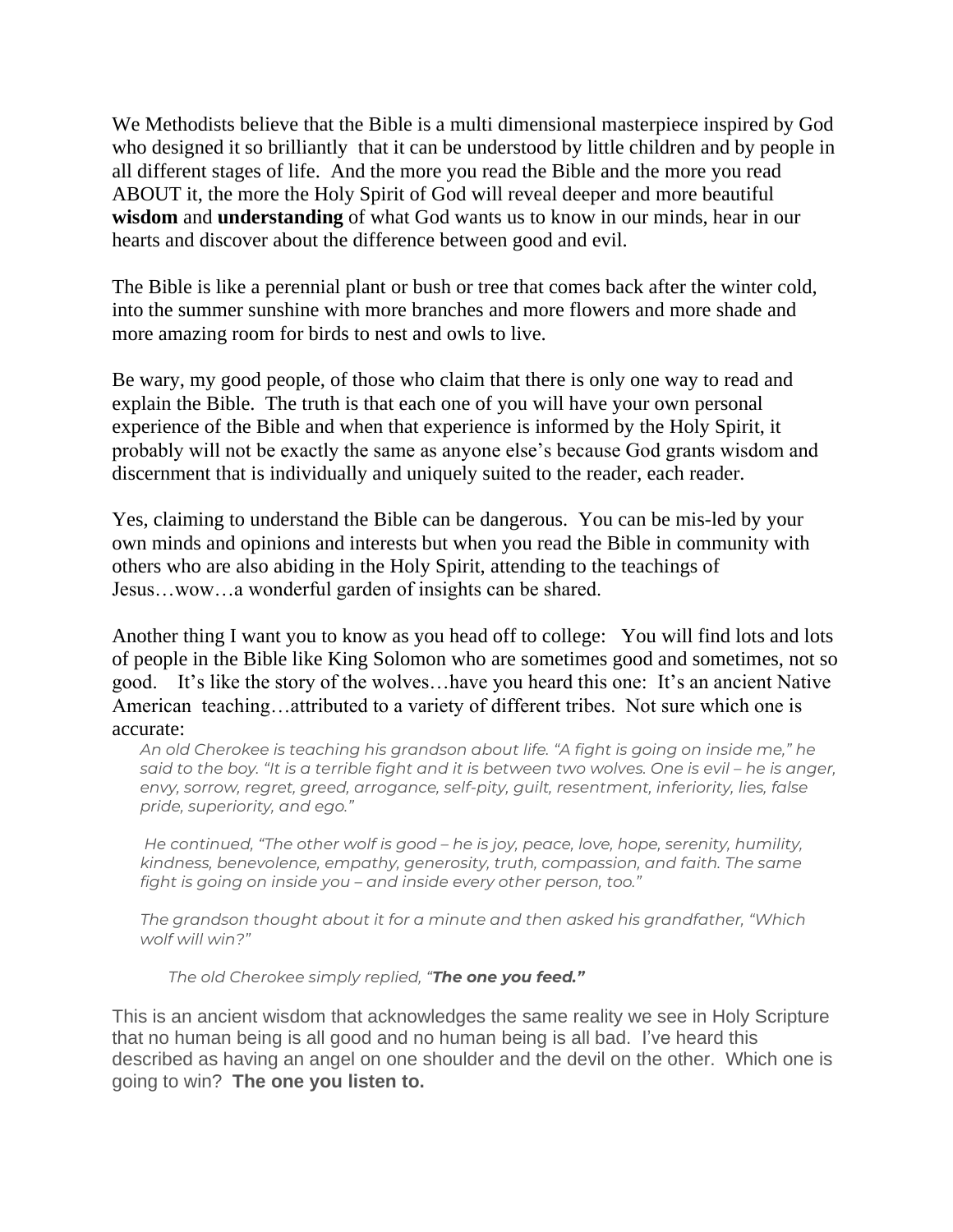We don't get to choose our personalities and our talents, our weaknesses, our limitations…but we all have them. And I hope you go to college knowing that God made you just exactly the way you are…in God's own image. Think of God Saying that you are good. Not just 'Good Enough' but Good and very Good. And now go and do something good with all that goodness. Yes there will be struggles and temptations but…

Another thing that we Methodists believe, Wesleyan wisdom, is that God's plan is for each of us can grow and learn and listen and feed the goodness in us. We can become the people God made us to be when we trust that God's grace and peace and love is with us and when we pray for guidance. Not all by ourselves, of course, but in community and fellowship with others who are followers of Jesus—we can listen for the Holy Spirit and learn how to be fed by the wisdom of Jesus who loves us all.

Maybe King Solomon's life would have been better if he had a group of friends to help him, to remind him of God's gifts to him so he could see where he went wrong. Because he did, in fact, get way off the track by the end of his life. Yes, God gave him wisdom which he used to the benefit of many. Yes, Solomon finally built the Temple…at what cost to the laborers we will never know.

Yes, he inspired a number of the books of the Bible but there were some really disastrous consequences for his other actions—when he was feeding the wrong wolf and listening to the wrong voice in his ear.

Personal obsession and compulsion even in that he had 700 wives and 300 concubines/girl-friends. I doubt if that was a case of the more the merrier…can you imagine? And many of those wives were from foreign countries and they brought their foreign religions with them and Solomon worshiped their foreign gods. Not a good thing at all! Political chaos…yes, there's a whole lot more to the story of God's action in the life of Solomon…and the people of Israel that I won't go into.

But…if you can take the long term historical view…eventually, out of the descendants of Solomon, for all of his chaos and disobedience, came the birth of the baby Jesus. Yes, the Bible is also a family saga that leads us through the centuries of ancestors right up to the miracle of God coming to live among us in the person of Jesus.

That's one more Methodist thing that I want you to take to college with you from out of this King Solomon story. We truly believe that in and through Jesus Christ, something good can come out of the worst case scenario.

The challenge, and some would say the tragedy, of our lives is that we don't always live long enough to see the good that God creates out of the messes we humans make. But is that a tragedy? Or is that an opportunity for faith, hope and trust? The followers of Jesus from those very earliest days of his ministry… wondered and feared and even betrayed him. But his crucifixion and resurrection are at the very center of our understanding about God's project on this earth.